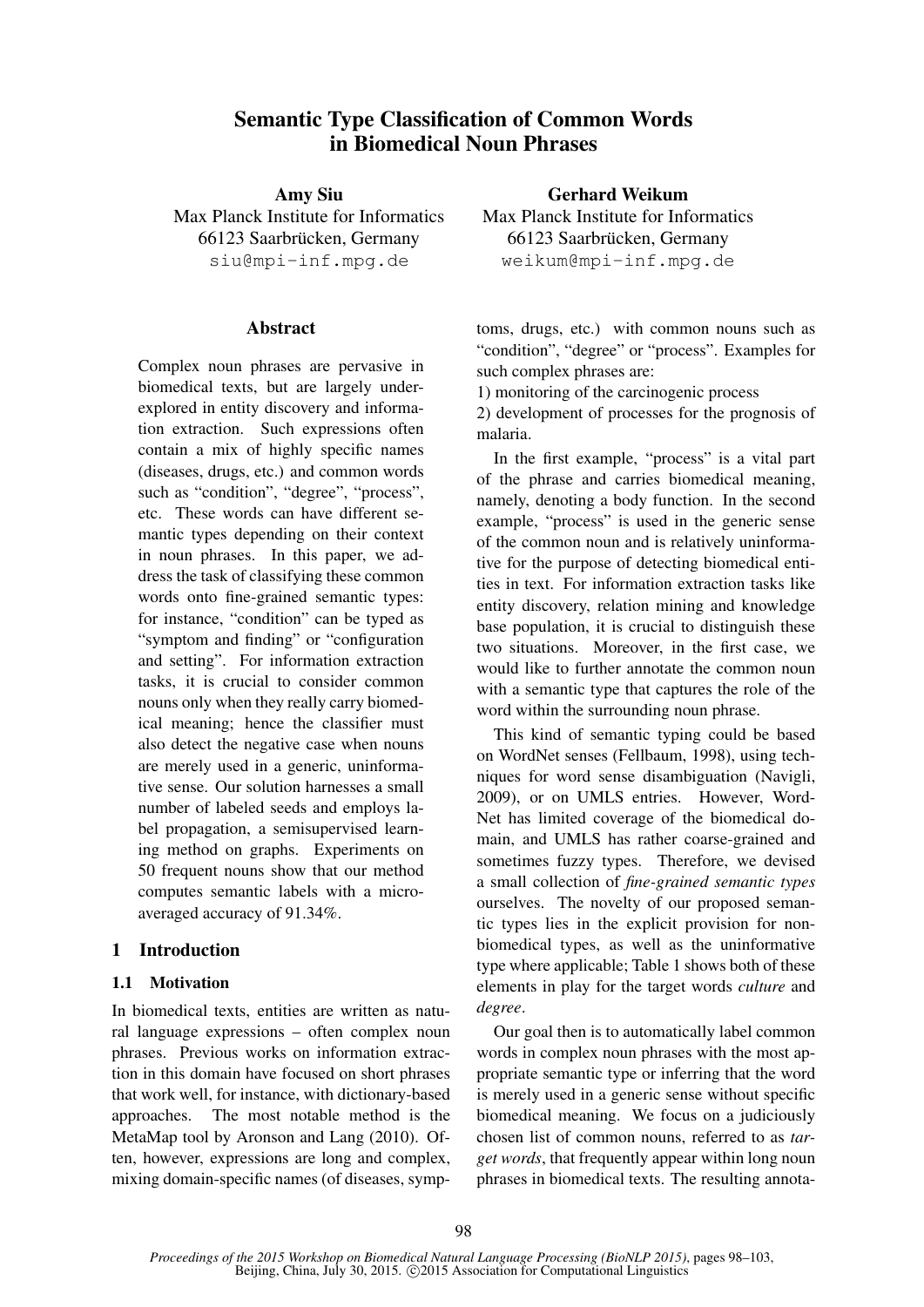|         | <b>Target word</b> Semantic types                                                                                                                                                                                |
|---------|------------------------------------------------------------------------------------------------------------------------------------------------------------------------------------------------------------------|
| culture | medical sample<br>social construct                                                                                                                                                                               |
| degree  | metric for temperature<br>metric for bending<br>stage in progression (e.g. second degree burn)<br>academic degree<br>degree of freedom in statistics<br>edges out of a node in a graph<br>generic, uninformative |

Table 1: Semantic types for the target words *culture* and *degree*.

tions – for example, labeling "process" in "monitoring of the carcinogenic process" as body function – can in turn enhance the coverage and quality of information extraction tasks.

### 1.2 Approach and contribution

We develop a semisupervised method for labeling a target word, within a given noun phrase, with its most suitable semantic type or tagging it as biomedically unspecific and uninformative. Our method is based on label propagation over a graph that connects noun phrases and has a small number of manually labeled seed nodes. Each distinct noun phrase becomes a node, and an edge connects two nodes that share a target word with a weight reflecting the similarity between the contexts of the respective phrase occurrences. We then apply the MAD label propagation algorithm (Talukdar and Crammer, 2009) to infer the best type labels for the target words in the graph's nodes.

Experiments show that our method achieves 91.34% micro-averaged and 83.57% macroaveraged accuracy over 50 frequently appearing target words. Moreover, our method is capable of classifying both target words with and without an uninformative semantic type.

### 2 Related work

In general, the semantic interpretation of complex phrases is a long-studied problem in computational linguistics, and widely viewed as a very demanding task (see, e.g., Sag et al. (2002); Nakov and Hearst (2013)). For biomedical texts, however, complex phrases are an infrequently studied problem. Golik et al. (2013) propose to handcraft rules based on linguistic cues to identify longer noun phrases beyond dictionary entries. Similar to this paper, they are also motivated by the needs of a knowledge acquisition application. Their work makes a point in analyzing "semantically poor" terms, some of which essentially entail the uninformative semantic type we propose.

The problem setting closest to word usage detection is undoubtedly word sense disambiguation (WSD) of free text. For the general domain, the vast body of work has been surveyed by Navigli (2009), and mature software tools such as It Makes Sense (Zhong and Ng, 2010) covers most words. For the biomedical domain, the majority of previous works center around two WSD datasets (Weeber et al., 2001; Jimeno-Yepes et al., 2011) that together contain 253 ambiguous words, multi-word terms, and abbreviations. In addition, Stevenson et al. (2008), Fan et al. (2009), and Cheng et al. (2012) propose methods to generate labeled data. As for methodologies, vector space models (McInnes, 2008; Savova et al., 2008) are a common choice. Another common approach is to exploit the rich knowledge embedded in UMLS. Agirre et al. (2010) and Humphrey et al. (2006) leverage entity-entity relations and semantic type information in UMLS, respectively.

Entity disambiguation is another highly relevant research area. For the general domain, most efforts focus on named entities, and software systems such as AIDA (Hoffart et al., 2011) and Wikifier (Ratinov et al., 2011) are both robust and scalable. In contrast, for the biomedical domain, existing works target restricted scopes such as species (Wang et al., 2010) and acronyms (Harmston et al., 2012). Although MetaMap (Aronson and Lang, 2010) covers all the diverse entities in UMLS, its entity disambiguation functionality remains limited.

### 3 Methodology

### 3.1 Outline of methodology

Our method operates on one target word at a time. We collect noun phrases in our text corpus that contain the selected target word. On the one hand comes the manual preparation of the target semantic types and their seed phrases. On the other hand comes the automatic computation of similarities of noun phrase pairs. This similarity is based on *context* – a window of  $k$  words before and after the target word in a noun phrase (for clarity purposes, we denote by *context words* those words in the window surrounding the target). This context, in turn, is captured by three features, namely word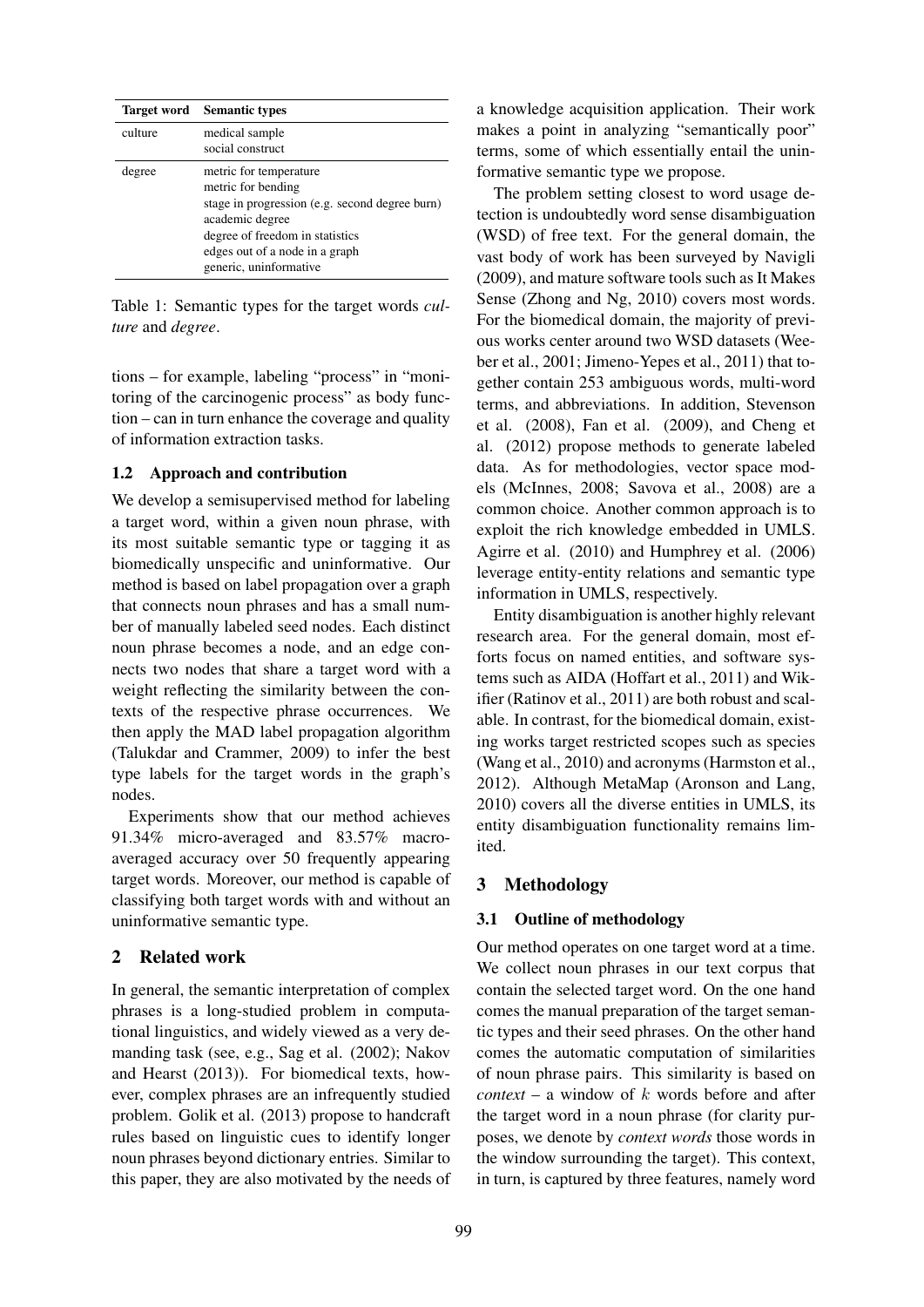occurrences, part-of-speech tags, and entity types (again for clarity purposes, we distinguish *context entity types* that are precomputed, from target semantic types that we want to classify). Using the seed phrases and context similarities, we cast the the noun phrases into a graph and apply the MAD label propagation algorithm.

In the following subsections, we describe how we construct each component.

### 3.2 Target semantic types

In our corpus, we observe that 90% of all noun occurrences come from 5000+ distinct nouns. Since it is infeasible to study so many of them, we pick 50 highly common but semantically ambiguous ones to be our target words. For each target word, we manually specify its applicable target semantic types based on two criteria. First, a target semantic type should have a discernible presence in the corpus. Second, the contexts of target semantic types should be amenable to a learning algorithm, i.e. they should be sufficiently distinct from each other. Recall that we would also like to identify the case when the target word is used in a generic, uninformative way. We facilitate this by adding a uninformative semantic type. We observe, however, that not all target words require this uninformative type. For instance, *culture* has two overwhelmingly dominant types (medical sample and social construct) such that the rest are negligible and do not need an explicit representation. This specification of target semantic types is based on manual observation, over both the corpus noun phrases and UMLS entries relevant to the target word.

Once the semantic types are set, we nominate a few representative phrases as seed phrases. This process is again manual, where we aim for phrases which are sufficiently prevalent, and which convey the target semantic type with high certainty. Table 2 shows all semantic types and all the seed phrases for the target word *activity*, and the complete list is available at http://mpi-inf.mpg.de/~siu/bionlp2015/. In our compilation, one target word has on average 3.78 target semantic types, which in turn has on average 2.68 seed phrases.

### 3.3 Context entity type estimation

We would like to assign an entity type to each context word. However, since a comprehensive entity disambiguation tool is not available, we estimate the entity types by a popularity-based approach that exploits the repetitiveness of thesauri entries and semantic assets in UMLS. First, take note of UMLS entity names that contain a single word. Next, for each distinct entity name, take note of the entities (distinct CUIs), as well as the number of occurrences (MRCONSO entries) represented. A few heuristics determine which entity is the most popular, and the corresponding CUI's UMLS semantic type<sup>1</sup> becomes the word's entity type. Taking *cat* as an example, it appears 16 times as a mammal, 3 times as the abbreviation for CAT scan, and 1 time as an enzyme. Therefore *cat*'s entity type is *Mammal*, the UMLS semantic type for CUI 0007450. In essence, this approach approximates the entity type with the largest prior distribution probability. Since biomedical word senses are often highly skewed (Jimeno-Yepes et al., 2011), we believe this approach is a reasonable interim substitute to a full-fledged entity disambiguation tool.

In addition to the 133 UMLS semantic types, we introduce an extra type to represent measurement units such as mg/kg and  $\mu$ mol.

We investigate two variants of entity type similarity. Under the hard variant, only the same entity type occurrences contribute towards context similarity (e.g. *Cell* and *Cell Component* would therefore be considered completely dissimilar). Under the soft variant, similar entity types also contribute (*Cell* and *Cell Component* now have a similarity of 0.9375). The similarity between two entity types  $A$  and  $B$  is:

 $0.5 \times group(A, B) + 0.5 \times lch(A, B)$ 

where  $qroup()$  returns 1 if A and B belong to the same UMLS semantic group, and 0 otherwise.  $lch(A, B)$  is the similarity score between A, B in the UMLS semantic type hierarchy according to Leacock and Chodorow's method (1998), normalized to range between 0 and 1. The use of  $qroup()$ is necessary because some semantic type pairs are highly similar but far apart in the hierarchy (e.g. *Body System* and *Tissue*).

# 3.4 Context similarity

We model the similarity between two phrases by calculating a similarity score between their contexts. Specifically, the similarity score is a linear combination of the contributions from the contexts' words, part-of-speech (POS) tags, and entity

 $1$ Not to be confused with the custom target semantic types in Section 3.2. They are used independently in this work.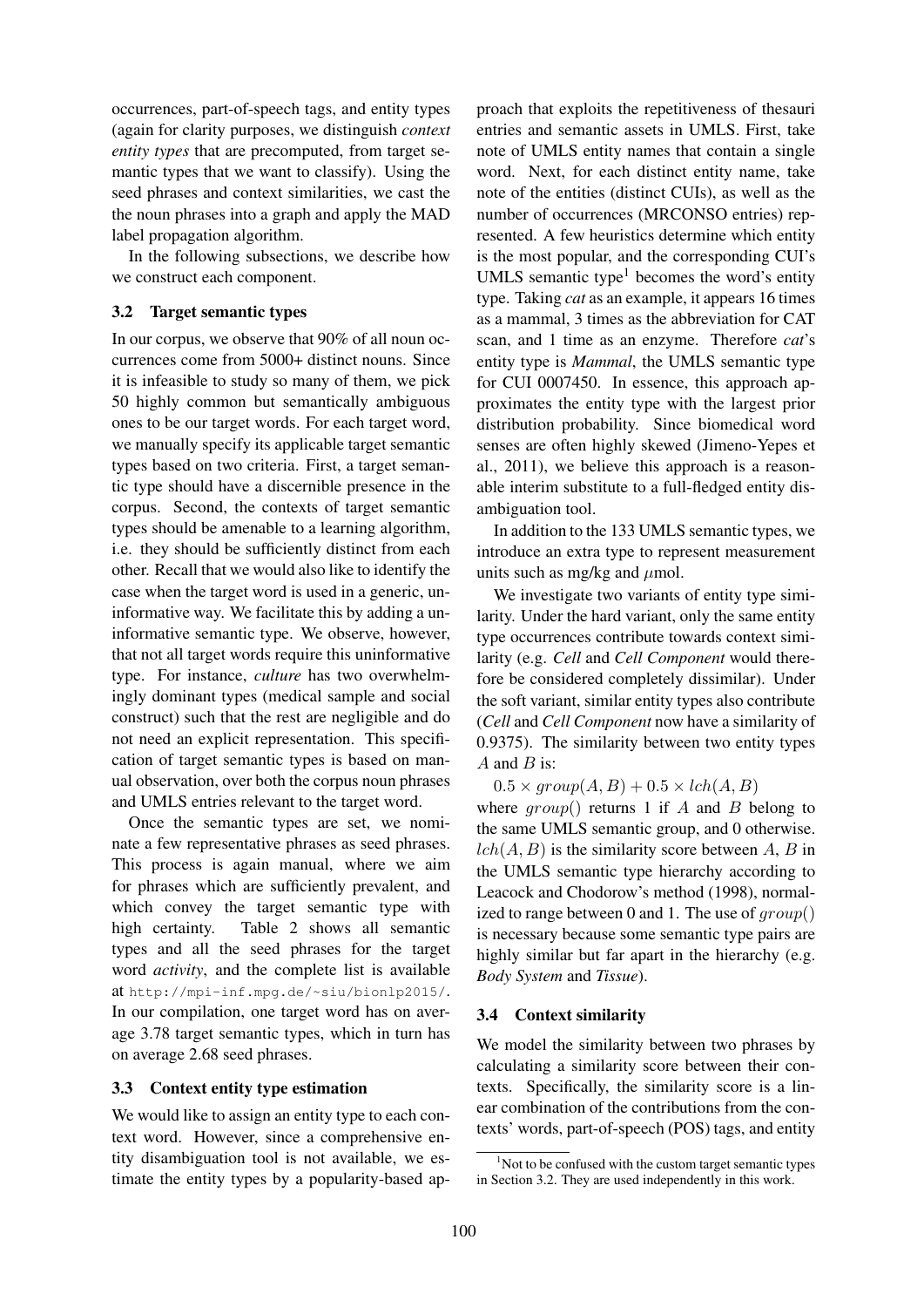| <b>Semantic type</b>      | <b>Seed phrases</b>                                                                | Sample classified noun phrases                                                                                                                                                                                                                                                                                          |
|---------------------------|------------------------------------------------------------------------------------|-------------------------------------------------------------------------------------------------------------------------------------------------------------------------------------------------------------------------------------------------------------------------------------------------------------------------|
| physical activity         | fetal activity<br>physical activity                                                | instruction in self-directed exercises and activity diaries<br>day-to-day household activities that create the backbone of healthy environments                                                                                                                                                                         |
| body & protein<br>process | catalytic activity<br>disease activity<br>inflammatory activity<br>kinase activity | histochemically demonstrable esterase activity in the hypothalamus of the developing rat<br>lower insulin-stimulated GS activity in PCOS patients compared with controls<br>plasma anti-pneumococcal polysaccharide antibody activity (serotypes 3, 6a and 23)<br>polymerase activity relative to the wild-type protein |
| generic,<br>uninformative | of activity of<br>of activity in                                                   | dual activity of exploring karanjin isolation for medicinal purposes<br>the orchestration of a set of activities that should be executed in order to deliver an output                                                                                                                                                  |

Table 2: Semantic types, seed phrases, and sample classified noun phrases for the target word *activity*.

types (either the hard or the soft variant):

 $sim(context_1, context_2) =$ 

 $\alpha_1 \times J_w$ (words<sub>1</sub>, words<sub>2</sub>)

+  $\alpha_2 \times J_w$ (POS tags<sub>1</sub>, POS tags<sub>2</sub>)

+  $\alpha_3 \times J_w$ (entity types<sub>1</sub>, entity types<sub>2</sub>)

where  $\alpha_1 + \alpha_2 + \alpha_3 = 1$ , and  $J_w()$  is the weighted Jaccard similarity function. Intuitively,  $J_w()$  captures not only the overlap between two sets of items, but also the significance or weight of the items. In our setting, an item is a word, a POS tag, or a context entity type, and the weight depends on the item's distance to the target word – the smaller the distance, the higher the weight. Based on preliminary experiments,  $1/d$  is found to be the best weighting scheme, where  $d$  is the distance between target and context words. For word, POS, and the hard variant of context entity type, only exact matches count towards  $J_w()$  item overlap (singular/plural and American/British spellings of the same word qualify as exact matches). For the soft variant of context entity type, the  $1/d$  weight is further scaled by the entity type-entity type similarity score.

#### 3.5 MAD label propagation

Now we have all the ingredients to build a graph out of a collection of noun phrases. Take a phrase as a node. Compute the similarity score between two phrases' contexts, and make it the weight of the edge between the two corresponding nodes. A small number of nodes containing seed phrases become the seed nodes, and the seed phrase's semantic type is the label. Apply the MAD label propagation algorithm (Talukdar and Crammer, 2009) to label all the nodes, effectively classifying each node with the best target semantic type. Recall that each target word requires its own graph and hence separate application of MAD.

Label propagation, also known as belief propagation, is a semisupervised, iterative learning

method on graphs. Some nodes, i.e. the seed nodes, in the graph are initially labeled. Informally, over the iterations, the seed nodes exert influence on their neighbors, whom in turn influence their neighbors, such that eventually all nodes become labeled. MAD is a state-of-the-art variant of the standard label propagation algorithm (Baluja et al., 2009), and it guarantees convergence. Based on preliminary experiments,  $\mu_1 = 10 \times \mu_2$  $100 \times \mu_3$  were found to be the best hyperparameters for MAD. Since a graph with  $n$  nodes contains  $O(n^2)$  edges, we prune low-weight edges to avoid excessively time consuming computations.

### 4 Results and discussion

#### 4.1 The dataset

Our corpus consists of documents from a diverse set of biomedical free texts: PubMed abstracts and full-length articles, encyclopedic webpages from health portals, and online discussion forums. As a pre-processing step, each document is segmented into sentences by the LingPipe tool, and further tagged with POS and parsed into dependency graphs by the Stanford CoreNLP tool. We then extract the longest compound noun phrases from the sentences. Finally, for each target word, we make one collection by randomly selecting noun phrases containing that word. The average noun phrase length across collections are relatively uniform from 13 to 17 words.

#### 4.2 Results

We tuned the method's parameters using a development dataset of 1,000 randomly selected nodes for each target word. Keeping the proportion of seed nodes at 5%, we obtained the best parameter setting (the  $\alpha$ 's in context similarity and window size  $k$ ) for each individual word.

In the test dataset, each target word has a graph of 10,000 random nodes with also 5% seeds. On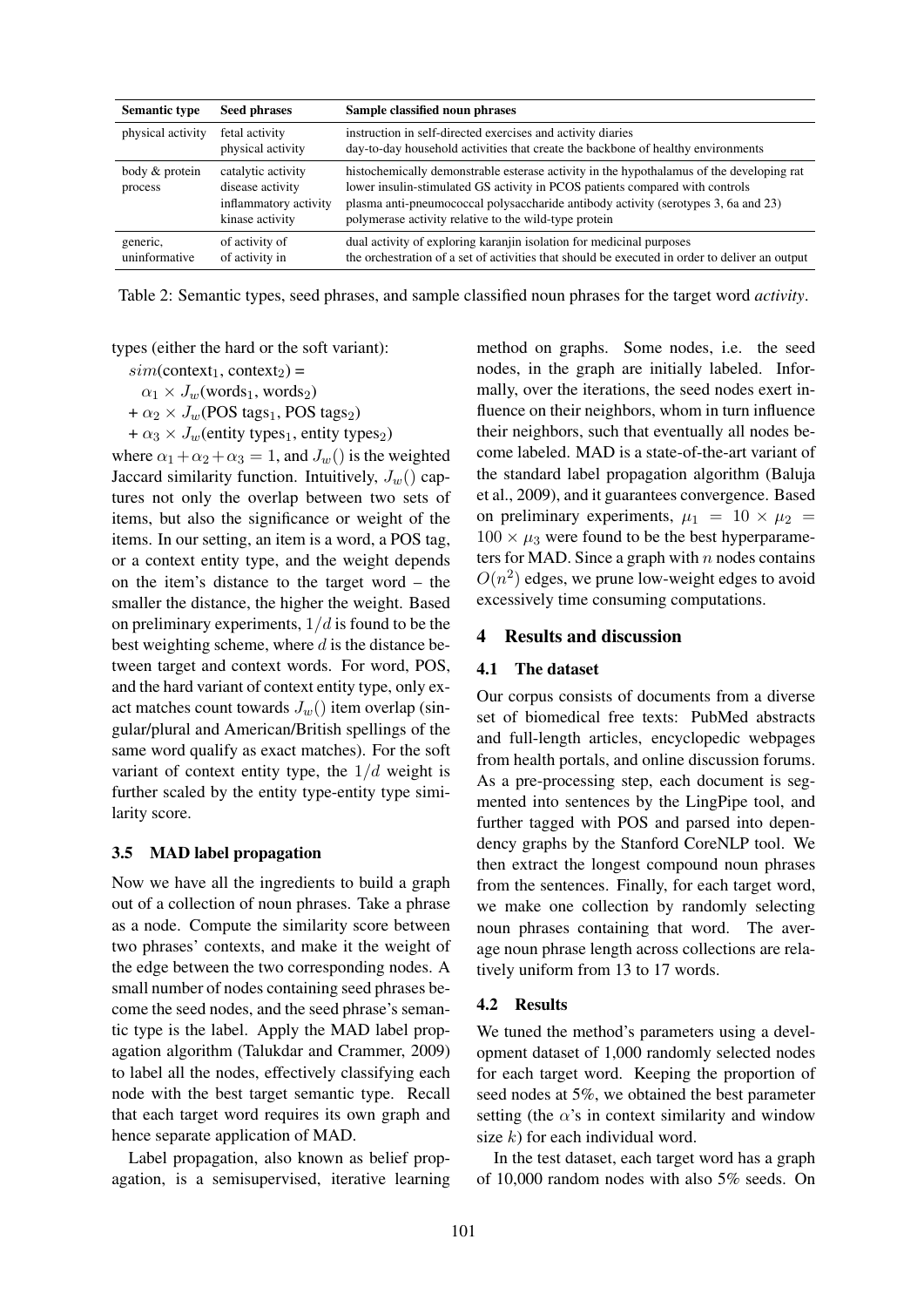| <b>Target</b><br>word | #Types         | Micro | Macro | <b>Best</b><br>context | <b>Target</b><br>word | #Types | Micro | Macro | <b>Best</b><br>context | <b>Target</b><br>word | #Types | Micro | Macro | <b>Best</b><br>context |
|-----------------------|----------------|-------|-------|------------------------|-----------------------|--------|-------|-------|------------------------|-----------------------|--------|-------|-------|------------------------|
| activity              | 3              | 0.91  | 0.91  | WPH                    | function              | 3      | 0.94  | 0.94  | <b>WPS</b>             | reaction              | 5      | 0.97  | 0.94  | WP                     |
| administration 2      |                | 0.93  | 0.84  | WPS                    | group                 | 3      | 0.92  | 0.74  | WPS                    | reduction             | 3      | 0.72  | 0.75  | WPS                    |
| area                  | 6              | 0.92  | 0.89  | WP                     | information           | 4      | 0.95  | 0.95  | WPH                    | region                | 4      | 0.90  | 0.50  | WPS                    |
| body                  | 4              | 0.96  | 0.94  | WPH                    | line                  | 5      | 0.89  | 0.85  | <b>WPS</b>             | report                | 2      | 0.99  | 0.97  | WPH                    |
| case                  | 5              | 0.83  | 0.88  | <b>WPS</b>             | measure               | 2      | 0.90  | 0.80  | <b>WPS</b>             | resistance            | 3      | 0.98  | 0.66  | WPS                    |
| concentration 4       |                | 0.95  | 0.98  | WPH                    | mechanism             | 2      | 0.85  | 0.76  | <b>WPS</b>             | response              | 5      | 0.89  | 0.73  | WPS                    |
| condition             | 2              | 0.95  | 0.96  | WPH                    | model                 | 3      | 0.96  | 0.63  | <b>WPS</b>             | result                | 4      | 0.91  | 0.89  | WPH                    |
| control               | 4              | 0.98  | 0.97  | WPS                    | pattern               | 6      | 0.77  | 0.81  | WP                     | role                  | 3      | 0.98  | 0.99  | WPH                    |
| culture               | $\overline{c}$ | 0.99  | 0.79  | WP                     | period                | 3      | 0.91  | 0.92  | WPS                    | sequence              | 2      | 0.97  | 0.95  | WPS                    |
| degree                | 7              | 0.76  | 0.72  | WP                     | point                 | 8      | 0.92  | 0.76  | WP                     | set                   | 2      | 0.98  | 0.97  | WPS                    |
| development           | 5              | 0.88  | 0.86  | WP                     | pressure              | 6      | 0.79  | 0.89  | WP                     | site                  | 4      | 0.96  | 0.85  | WPH                    |
| distribution          | $\overline{c}$ | 0.96  | 0.96  | WPS                    | problem               | 4      | 0.89  | 0.67  | WP                     | solution              | 2      | 0.99  | 0.94  | WPS                    |
| effect                | $\overline{c}$ | 0.93  | 0.75  | WPS                    | process               | 4      | 0.85  | 0.91  | WPH                    | state                 | 4      | 0.98  | 0.82  | WP                     |
| expression            | 4              | 0.96  | 0.81  | WPH                    | product               | 6      | 0.95  | 0.91  | WP                     | strain                | 3      | 0.66  | 0.59  | <b>WPS</b>             |
| factor                | 6              | 0.96  | 0.72  | WP                     | profile               | 3      | 0.98  | 0.84  | WP                     | system                | 4      | 0.92  | 0.85  | WPS                    |
| flow                  | 5              | 0.83  | 0.90  | WPH                    | program               | 5.     | 0.92  | 0.85  | WPH                    | technique             | 2      | 0.91  | 0.92  | WPS                    |
| form                  | 4              | 0.92  | 0.63  | WPS                    | rate                  | 3      | 0.95  | 0.78  | WP                     |                       |        |       |       |                        |

Table 3: Number of semantic types, micro- and macro-averaged accuracy, and the best context setting of 50 target words. W, P, H, S denote word, POS, hard and soft context entity types, respectively.

average, 1428 and 437 nodes were evaluated for each target word and for each target semantic type, respectively. Two annotators evaluated the labels suggested by the MAD algorithm, and the value of Fleiss' Kappa was 0.76, which indicates substantial inter-annotator agreement. Table 3 lists the micro- and macro-averaged accuracy, as well as the best context setting.

### 4.3 Discussion

Overall, micro-averaged accuracy is very encouraging at 80% or above for 45 target words. A few target words (*degree*, *pattern*, and *pressure*) have higher numbers (6 or 7) of target semantic types. As the number of target semantic types increases for one target word, it becomes harder for the types' contexts to be sufficiently distinct from each other. This phenomenon leads to noisy edge weights in the graph, which in turn leads to poorer classification results. Other target words (*reduction* and *strain*) also have week micro-averaged accuracy despite having fewer (3) target semantic types. In both cases here, the dominant target semantic type is used in such a broad way that a few seed phrases are not sufficient to describe the context. Specifically, a reduction of quantity can be about just anything; and an organism strain can be described at the population, experiment, organism, gene, or molecular level, or can be described via the characteristic effect the strain causes.

Macro-averaged accuracy performs less consistently and varies across target words. The overriding contributing factor here is the skew of the target semantic types' distribution. In our annotations, the most frequent label of one target

word constitutes from 23% to 91% of occurrences. When a sparse type is represented by few labeled examples in the graph, naturally there is less generalization power to classify correctly.

In terms of how much context words, POS, and context entity types contribute towards the solution, we are surprised that the use of words and POS alone are sufficient for 28% of the target words to achieve the best experimental setting. While the rest of the target words benefit to varying degrees the hard and soft variants of context entity types, it is worth noting that even a rudimentary estimation of context entity types empowers better context comparisons for the other 72% of target words.

Errors in the classification stem from two main sources. In some cases, the critical cue, be it a word or a context entity type, lies outside of the context window. In other cases, significant expert knowledge is needed to put the puzzle together.

# 5 Conclusion

In this work, we present a semisupervised method that classifies a word's semantic type in complex noun phrases. With 50 common words, we demonstrate that a small number of labeled seeds can enable a label propagation algorithm to assign both conventional semantic type labels as well as the negative case of uninformative label. We envision that the semantic types of words in a noun phrase make one building block towards more fully utilizing that phrase. In the future, we plan to apply our method to other information extraction modules, and enrich their capability in handling longer phrases that go beyond dictionary entries.